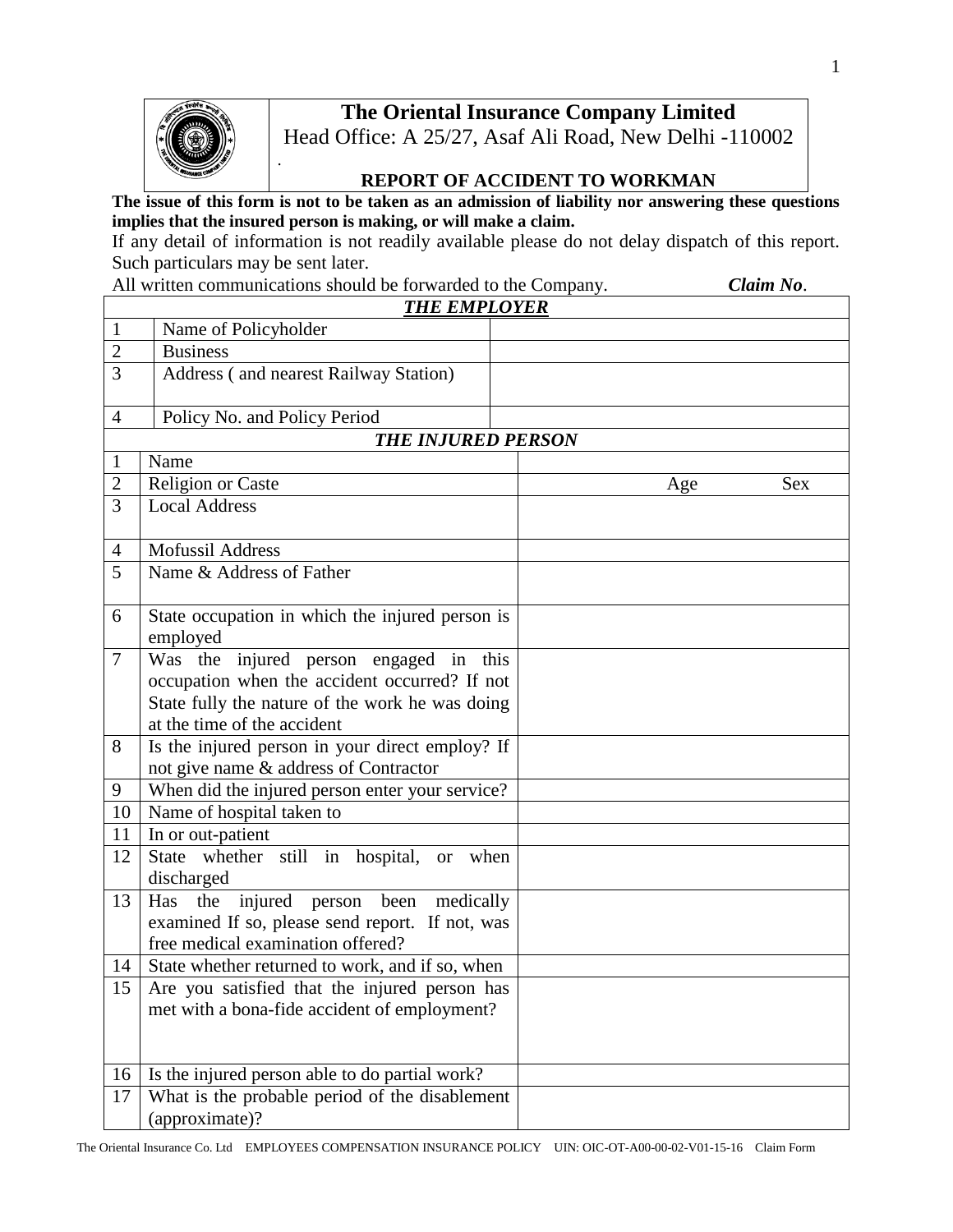|                  | <b>THE ACCIDENT</b>                         |              |  |  |  |  |
|------------------|---------------------------------------------|--------------|--|--|--|--|
| 1.               | <b>DATE</b><br><b>TIME</b>                  | <b>PLACE</b> |  |  |  |  |
| $\overline{2}$ . | Upon what date did you receive notice of    |              |  |  |  |  |
|                  | accident and from whom? If in writing       |              |  |  |  |  |
|                  | please attach it to his form                |              |  |  |  |  |
| 3.               | On what date did the injured person         |              |  |  |  |  |
|                  | actually cease work?                        |              |  |  |  |  |
| 4.               | State how this accident occurred            |              |  |  |  |  |
| 5.               | If from machinery                           |              |  |  |  |  |
|                  | (a) Whether it was fenced or guarded        |              |  |  |  |  |
|                  | (b) Was it being cleaned whilst in motion?  |              |  |  |  |  |
| 6.               | What was the general nature of the          |              |  |  |  |  |
|                  | contract or work going on?                  |              |  |  |  |  |
| 7.               | State nature of injury                      |              |  |  |  |  |
| 8.               | State regions injured                       |              |  |  |  |  |
| 9.               | State whether right or left side            |              |  |  |  |  |
| 10.              | the injured person<br>Was<br>under<br>the   |              |  |  |  |  |
|                  | influence of drink or drugs at the time of  |              |  |  |  |  |
|                  | the accident                                |              |  |  |  |  |
| 11.              | Was he guilty of any misconduct or          |              |  |  |  |  |
|                  | disobedience to orders or rules? If so,     |              |  |  |  |  |
|                  | please give full particulars.               |              |  |  |  |  |
| 12.              | State through whose neglect it occurred, if |              |  |  |  |  |
|                  | any                                         |              |  |  |  |  |
| 13.              | State the names of any persons who          |              |  |  |  |  |
|                  | witnessed the accident                      |              |  |  |  |  |
| 14.              | Give details of Medical Expenses paid.      | Rs.          |  |  |  |  |
|                  | (Attach<br>Bills,<br>Hospital<br>Doctor     |              |  |  |  |  |
|                  | Prescription for medicines, cash memo       |              |  |  |  |  |
|                  | $Etc.$ )                                    |              |  |  |  |  |

The above replies are correct to the best of my / our knowledge and belief.

Date : \_\_\_\_\_\_\_\_\_\_\_\_\_20 ……………………………….

Signature of Employer

## **STATEMENT OF WAGES**

The object of this statement is to ascertain the injured person's average *monthly earnings*. Please therefore observe the following instructions very carefully. Failure to do so will entail unnecessary correspondence and cause undue delay in the settlement of the claim :-

- 1. If the injured person has been in the service during a continuous period (not broken by an absence of 14 or more consecutive days) of 12 months or more, then enter the wages, etc. paid to him in each month during 12 months immediately preceding the accident.
- 2. If he has been in the service during a continuous period of less than 12 months but more than a month then enter the wages etc. paid to him in each month during such period immediately preceding the accident.